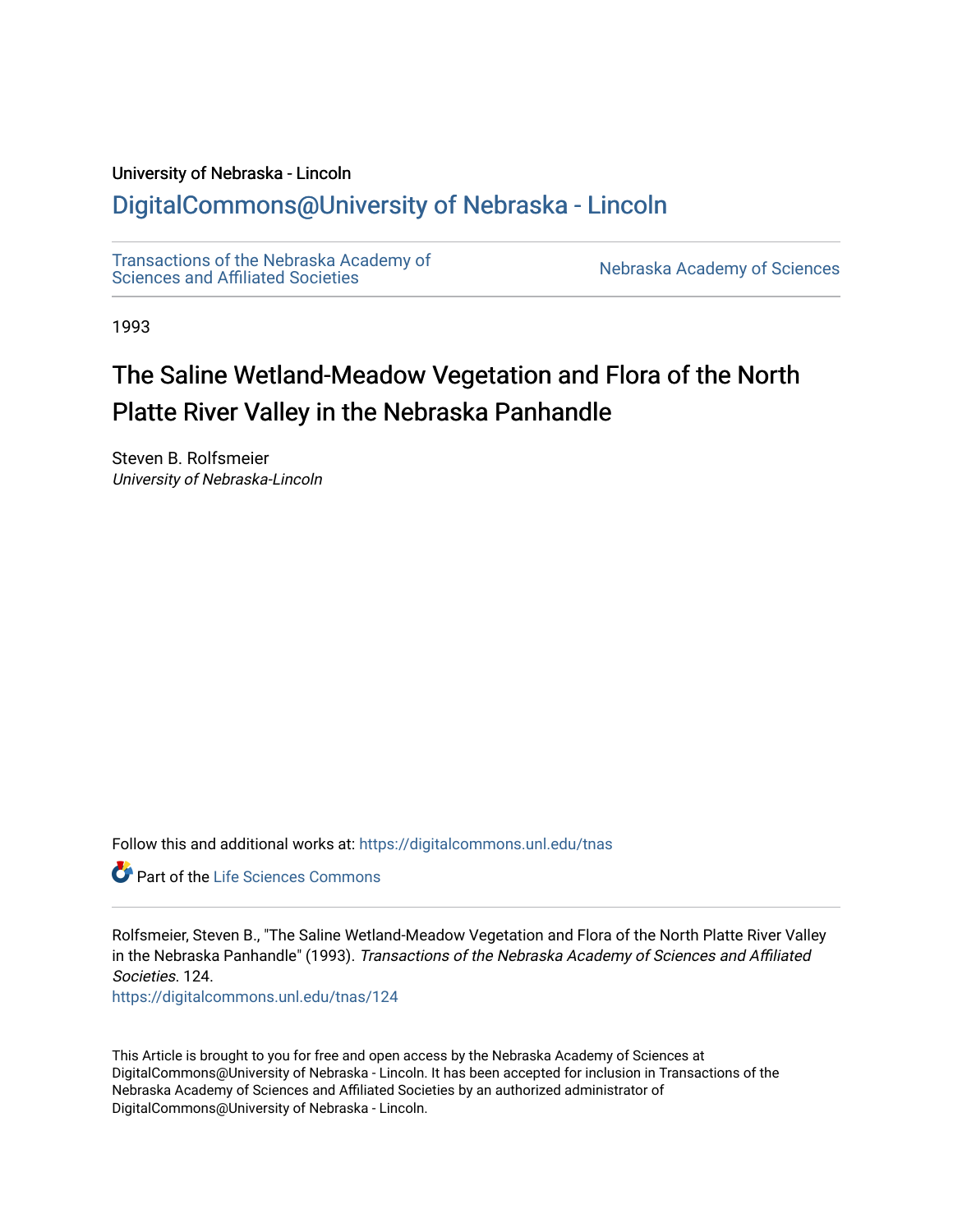## **THE SALINE WETLAND-MEADOW VEGETATION AND FLORA**

## **OF TIlE NORTH PLATTE RIVER VALLEY IN TIlE NEBRASKA PANHANDLE**

**Steven B. Rolfsmeier** 

School of Biological Sciences University of Nebraska-Lincoln Lincoln, Nebraska 68588-0118

## *ABSTRACT*

The saline wetlands associated with the Platte River have received very little attention from botanists since the 1890s, and several plants widespread in these habitats, such as rayless salt-marsh aster *(Aster brachyactis),* annual goldenweed *(Haplopappus annuus)* and thelypody *(Thelypodium integrifolium)* have been considered rare in the State. A floristic inventory of sixteen tracts of saline lowlands near the North Platte River in Garden, Morrill, and Scotts Bluff counties reveals the presence of 231 species of vascular plants (169 native and 62 introduced), including three Eurasian halophytes *(Althaea officinalis, Najas marina, Spergularia marina)* not previously reported from Nebraska. Saline habitats along the North Platte River have a larger number of halophytic species than similar habitats in eastern Nebraska, though data from eastern salt marshes are insufficient for quantitative comparisons of species richness.

t t t

Saline wetlands in Nebraska have received little attention until recently. Though several publications have brought the rarity and uniqueness of this habitat to light (Ducey, 1985; Farrar and Gersib, 1991; Gersib and Steinauer, 1991), they focused entirely on saline wetlands of the Salt Creek drainage in Lancaster and Saunders counties in eastern Nebraska. Two extensive areas of saline-alkali wetlands occur in western Nebraska, namely the alkaline lakes of the western Sandhills and the saline wetlands and meadows of the North Platte River floodplain in the Nebraska Panhandle (Fig. 1) (Kaul and Rolfsmeier, 1993).

No comprehensive survey of the vegetation and flora of any of the saline wetlands in Nebraska has ever been published. The eastern salt marshes have received the most attention, but most of the vegetational studies which exist mention only a few of the more prevalent species (e.g. Gersib and Steinauer, 1991; Shirk, 1924; Ungar et aI., 1969). The most complete published listing of plants was given by Ducey (1987), who reported forty-four species from Lancaster County salt marshes, one-fourth of which were identified only to genus. The only comprehensive vegetational survey of a saline area in the State is an unpublished report by Rolfsmeier (1991) to the Lower Platte South Natural Resources District, in which 168 species were identified in two small degraded tracts in the Rock Creek drainage east of Ceresco in Saunders County. Of the remaining saline regions, the Sandhills lakes have received the most attention, primarily since they have long been recognized as important production and migration habitats for waterfowl. McAtee (1920) gave community descriptions and listings of wetland species found at numerous Sandhills lakes, including several alkaline ones. McCarraher (1977) provided data on physical characteristics of many more lakes, but recorded only submersed vascular plant species.

The saline wetlands of the North Platte bottoms, on the other hand, have been almost completely ignored by botanists and there are only two brief published descriptions of the vegetation there. Rydberg mentioned a few species found in these habitats in the report of his expedition for the U. S. Department of Agriculture in 1891 (Kiener, 1951). In Pound and Clements' classic *Phytogeography of Nebraska (1898),*  the salt marshes of Scotts Bluff and Deuel (which then included Garden) counties were contrasted with eastern saline wetlands. These western communities were neglected in later publications on the State's vegetation, including Weaver's *Native Vegetation of Nebraska*  (1965) and the first edition of the vegetation map of Nebraska (Kaul, 1975), but not the second (Kaul and Rolfsmeier, 1993).

In 1992 a study was undertaken to locate and survey areas of saline wetland-meadow vegetation in the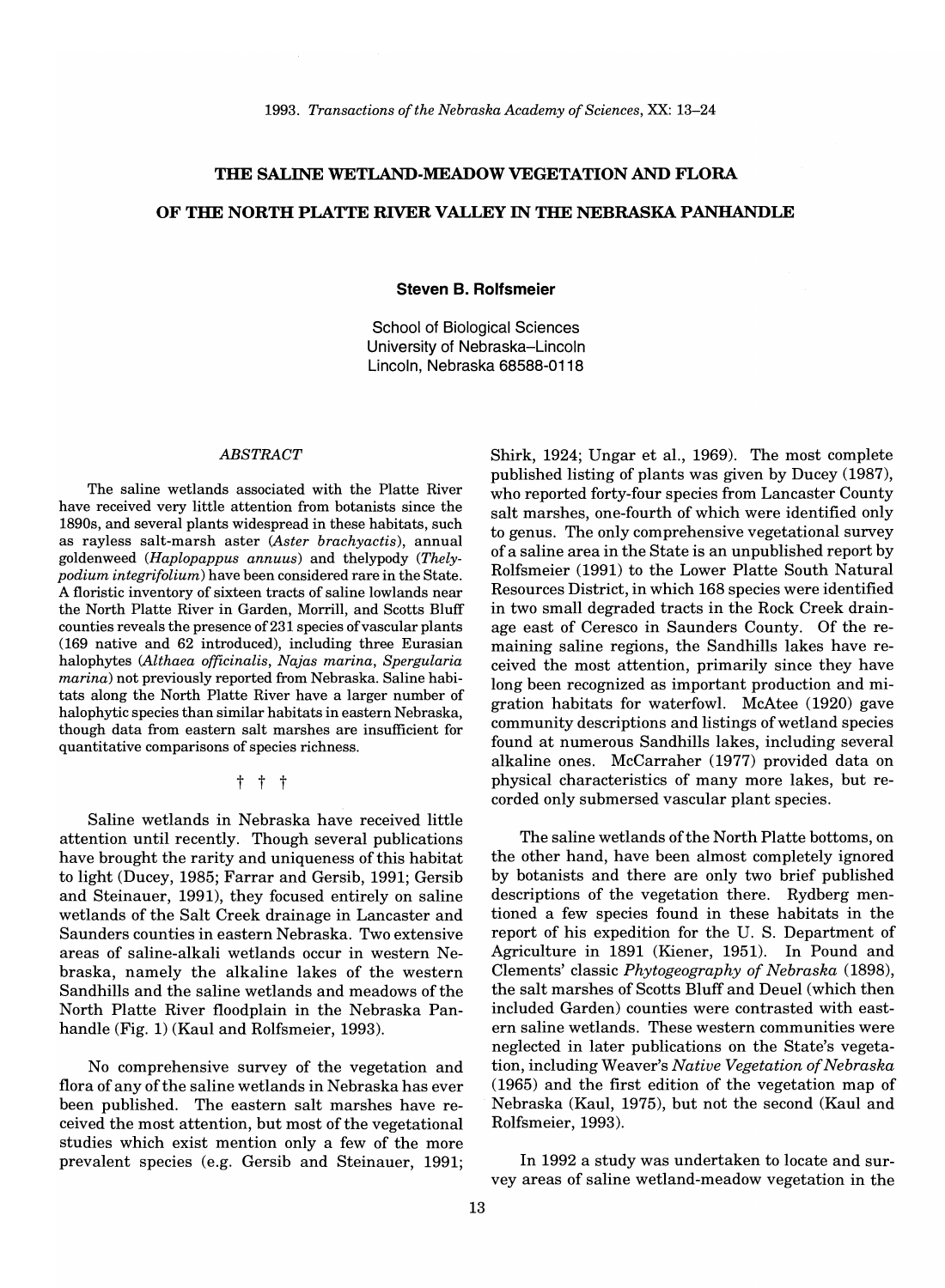

Figure 1. Major saline wetland communities in Nebraska.



Figure 2. Locations of survey sites.  $BN = Bridgeport NW, BW = Bridgeport W, BS = Broadwater SE, CN = Clear Creek N, CS$ = Clear Creek S, DJ = Dead Juniper Meadow, EB = East Broadwater, EM = East Minatare, FS = Facus Springs, KB = Kiowa Basin Preserve, LC = Lost Creek Meadows, OE = Oshkosh E, OS = Oshkosh SW, OW = Oshkosh W, SC = Siegfried Corner, WM = Wilkinson Meadow.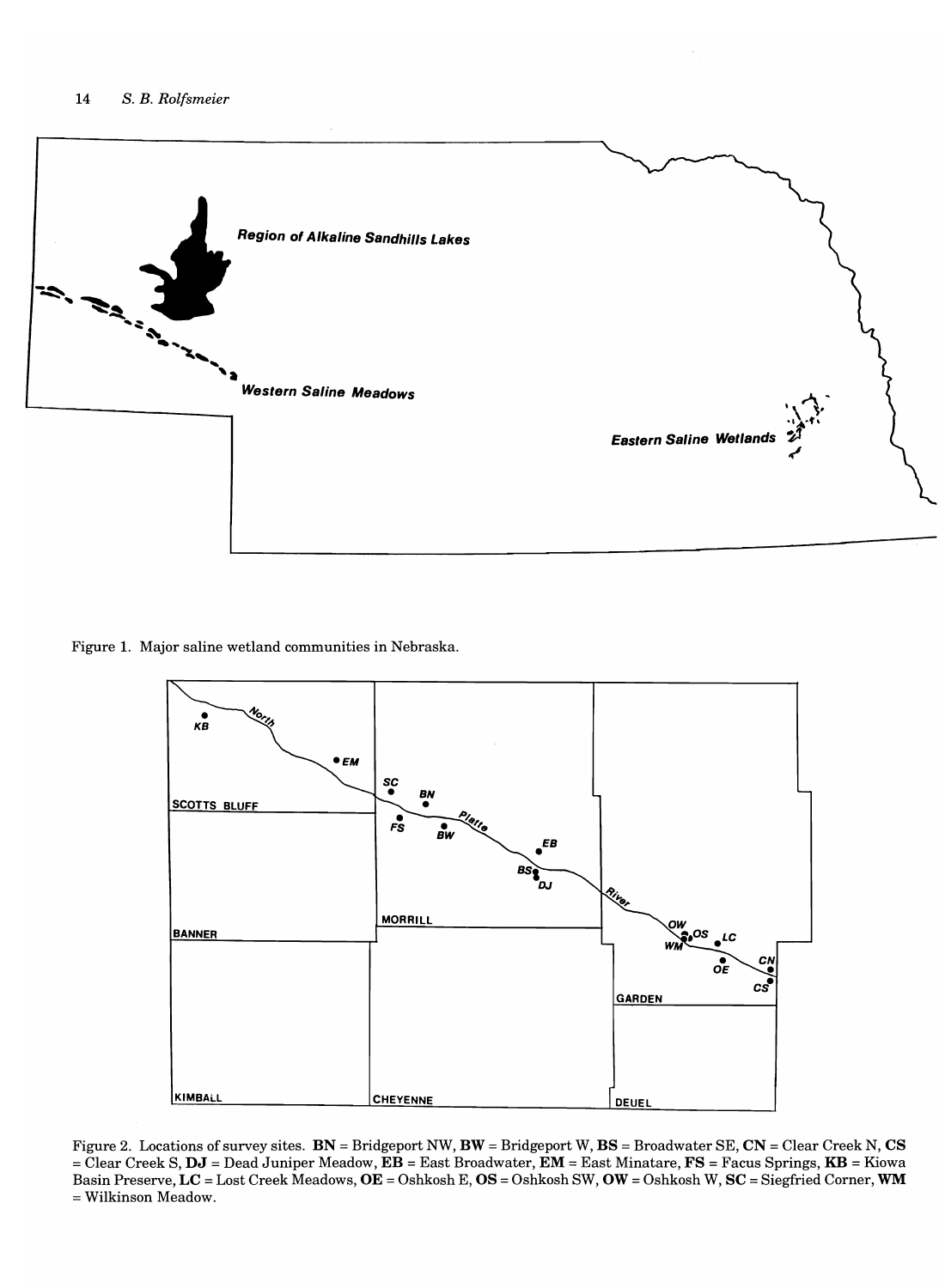North Platte River floodplain in Garden, Morrill and Scotts Bluff counties in the Nebraska panhandle. The primary goals of the survey were to describe the vegetational communities and to provide an initial inventory of species in this region, to ascertain the status of saltmarsh species considered rare in Nebraska, and to locate and evaluate areas of relatively undisturbed, high-quality saline wetland. A comparison of species composition between the North Platte bottom meadows and other saline wetlands in the State is also made.

## **METHODS**

Areas of saline soils in the study area (the floodplain of the North Platte River in the Nebraska panhandle) were identified from U.S.D.A. soil surveys of Scotts Bluff (Yost et aI., 1968), Morrill (Helzer et aI., 1985), and Garden counties (in progress). An initial reconnaissance of all areas identified as having saline soils (survey area) that were accessible from roadsides was made in June to identify areas of well-preserved wetlands and meadows, and to compile an initial list of species to facilitate later survey work. Relatively wellmaintained, accessible sites (Fig. 2) were then surveyed between late June and early October of 1992 where landowner permission was granted.

The first objective of the site surveys was to record all species of vascular plants in each saline wetlandmeadow and to estimate the relative abundance of each. A form compiled from the initial survey was used as a checklist for each site. The second goal was to delineate and map populations of all *element* species (plants determined as potentially rare in the State cf. Clausen et aI., 1989) within the survey area on U.S.G.8. 7.5 minute topographic quadrangles, with field notes on a separate form and a voucher specimen or photograph of each. Lastly, each site was outlined on the 7.5' quadrangles, and a written description of the vegetation and an evaluation of the quality of and threats to each site were recorded on another form, with each site given a letter ranking of "A" (pristine) to "D" (not distinguishable as native habitat) based on criteria established by the Nature Conservancy. In all, sixteen sites were inventoried during the summer, including two in Scotts Bluff County and seven apiece in Morrill and Garden counties. About half the sites were resurveyed in the fall. Vouchers were taken of many other plants in the survey area such as county records and infrequently-collected species.

## **DESCRIPTION OF WESTERN SALINE WETLAND-MEADOWS**

Halomorphic soils, including saline and alkali soils, are formed in poorly-drained areas with parent material from which soluble salts are formed (Buckman and Brady, 1969). Saline soil associations comprise seven percent of the total land area of Morrill County and nine percent of Scotts Bluff County. The majority of these soils are located in the floodplain of the North Platte River, where conditions are favorable for the formation of such soils. The predominant soils of the survey area are saline-alkali soils of the Minatare-Janise complex. Minatare soils, which are normally intermingled with Janise soils in the western half of the valley, are very strongly alkaline silt loam with silty clay subsoil formed in fine-textured alluvium high in sodium and soluble salts. Janise soils are usually in lower positions on the landscape and are strongly-alkaline silt loams formed in slightly coarser calcareous alluvium often washed in from areas of weathered siltstone (Helzer et al., 1985). In the east half of the study area, Janise soils frequently lack inclusions of Minatare soils.

In much of the valley the water table is very shallow, varying seasonally from one to three feet in areas ofMinatare-Janise soils. This allows soluble salts to be carried upward from the parent material by capillary action and to accumulate in the upper horizons of the soil surface. Since runoff is slow to almost nonexistent, accumulated salts are scarcely leached out of these soils. Shallow depressions pond rainwater, forming brackish basins in wet periods. Some areas remain as semi-permanent wetland, but most are only seasonally wet. As the surface water evaporates, dissolved salts crystallize, forming whitish crusts on the soil surface. These crusts have relatively high pH (often near 9), and high ratios of adsorbed sodium (Wilson, pers. comm.), hence they are frequently devoid of vegetation, or are occupied by very few, uniquely adapted plant species. Because of the adverse osmotic conditions of these soils to most crops, most of these areas have remained untilled. When plowed and then irrigated, enough salts may be leached out of the soil to permit cultivation of some saline-tolerant crops such as sugar beets, but most saline meadows in the North Platte floodplain have been left in native vegetation for hay harvesting and pasture.

Areas of saline soils may be relatively large, with units of Minatare-Janise soils in Morrill County as large as 640 acres (Helzer et aI., 1985). The vegetation supported by these soils is fairly homogenous and relatively species-poor. Dominant species of saline meadows include halophytes-plants that grow almost exclusively in saline conditions. In the western saline meadows, the halophytic grass alkali sacaton *(Sporobolus airoides)* is one of the most conspicuous components of the vegetation and is commonly the most prevalent species. Although no measurements of species composition were made, Helzer et ai. (1985) estimated coverage of 35 and 45 percent alkali sacaton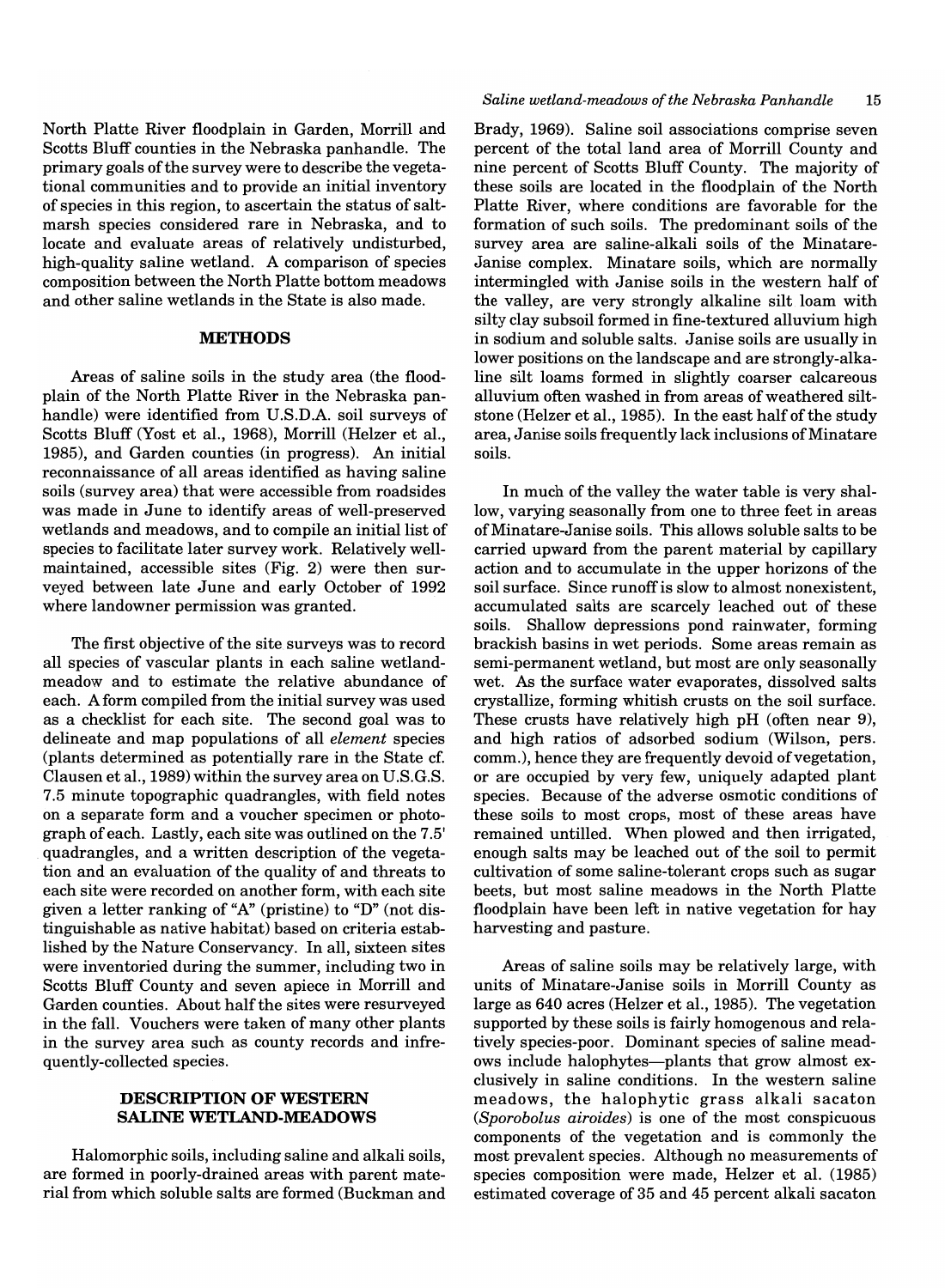in grasslands on Janise and Minatare-Janise soils respectively. The most common associated species are saline-tolerant grasses and sedges such as slender wheatgrass *(Agropyron caninum),* western wheatgrass *(Agropyron smithii),* clustered field sedge *(Carex praegracilis),* foxtail barley *(Hordeumjubatum),* alkali muhly *(Muhlenbergia asperifolia)* and plains bluegrass *(Poa arida).* 

Species composition is usually fairly consistent within the meadow, except in the more mesic depressions. In the semi-permanent wetland, emergent species are scarce and submerged plants such as sago pondweed *(Potamogeton pectinatus)* and horned pondweed *(Zannichellia palustris)* are common with green algae of the genus *Chara.* Wigeon grass *(Ruppia maritima),* commonly in brackish ponds, was not found during the survey. In the depressions associated with salt crusts, inland saltgrass *(Distichlis spicata)* is often dominant, forming a ring around the margin with other scattered halophytes such as sea blite *(Suaeda calceoliformis)* and occasionally alkali plantain *(Plantago eriopoda).* The central part of many salt crusts is dominated by depauperate plants of arrowgrass *(Triglochin maritimum).* A few saline-tolerant wetland species such as three-square bulrush *(Scirpus pungens)*  and Baltic rush *(Juncus balticus)* are often common in low areas surrounding ponds and salt crusts. Other native halophytes observed during the survey include rayless saltmarsh aster *(Aster brachyactis),* spearscale *(Atriplex subspicata),* eastern cleomella *(Cleomella angustifolia),* sea milkwort *(Glaux maritima),* poverty weed *(Iva axillaris),* alkali grass *(Puccinellia nuttalliana),* prairie bulrush *(Scirpus maritimus),* Nevada bulrush *(Scirpus nevadensis),* and alkali cordgrass *(Spartina gracilis).* 

Because of the inhospitable conditions for growth of plants not adapted to the extreme conditions of the salt marsh, many Eurasian species that are serious weeds in the Panhandle, such as smooth brome *(Bromus inermis)* and Canada thistle *(Cirsium arvense),* do poorly in saline soils, though they are frequently in road ditches and in uplands along the margins of the meadows. Relatively few saline-tolerant exotic species have been introduced into Nebraska, and fewer still have become weedy. One that could become a serious problem in this habitat is tall wheatgrass *(Agropyron elongatum),*  which has been recommended for revegetation of saline range sites. As it matures, tall wheatgrass is avoided by cattle and can become a locally serious weed in overgrazed saline pastures. Strawberry clover *(Trifolium fragiferum)* is nearly ubiquitous in heavily-grazed saline pastures, being one of a few legume species that thrives in saline conditions. Small inclusions of other Eurasian clovers such as black medick *(Medicago lupulina),* alfalfa *(Medicago sativa)* and the sweet clovers *(Melilotus* spp.) are frequently seen as well.

Eurasian halophytes have become established at many places in the North Platte floodplain, and during the survey eight species were found, including Russian and halberd-leaved atriplex *(Atriplex heterosperma* and *A. prostrata),* clasping-leaf pepperwort *(Lepidium perfoliatum),* and Eurasian alkali grass *(Puccinellia distans),* which are widespread throughout the survey area. Marsh mallow *(Althaea officinalis),* alkali naiad *(Najas marina),* salt-marsh sand spurry *(Spergularia marina),* and redscale *(Atriplex rosea)* were each found at only one site; the first three of these have not been previously reported as occurring in Nebraska, while the fourth (redscale) represents the first Nebraska collection in fifty years.

Though homogenous for the most part, the vegetation of saline meadows frequently grades into surrounding plant communities. Along the margins of saline meadows the alkali sacaton grassland often merges imperceptibly into tall-grass prairie typical of non-saline soils of the Platte Valley. Tall grasses such as big bluestem *(Andropogon gerardii),* Indian grass *(Sorghastrum nutans),* and switchgrass *(Panicum virgatum)* predominate in this community, with a few shorter grasses such as blue grama *(Bouteloua gracilis)*  and little bluestem *(Andropogon scoparius)* common in places. Switchgrass and blue grama are somewhat tolerant of salinity and are often found in areas with typical saline meadow species, the former often growing in a stunted condition in this habitat.

In many places, inclusions of Valent soil formed in eolian sands are interspersed with the Minatare-Janise soils in the floodplain, forming a mosaic of sandsage prairie dunes with saline meadows and wetlands occupying the level interdunal areas. The upland species were not included in the survey, except for infrequent instances where an upland species was established in the meadow. A large population of thickspike dalea *(Dalea cylindriceps),* which is rare throughout its range, was found at the East Broadwater site, and represents the only *element* species found in this habitat type at any of the survey sites.

Inclusions of freshwater wetland are not uncommon in saline meadows, particularly in areas of higher drainage, such as subirrigated sloughs and creeks, artificial drainageways such as irrigation canals and roadside ditches, and freshwater overflow ponds around watering troughs. *Juncus articulatus,* a boreal rush not previously reported in Nebraska, was found in a freshwater slough at Broadwater Southeast. Partial listings of the species found in this habitat were included in the survey where convenient.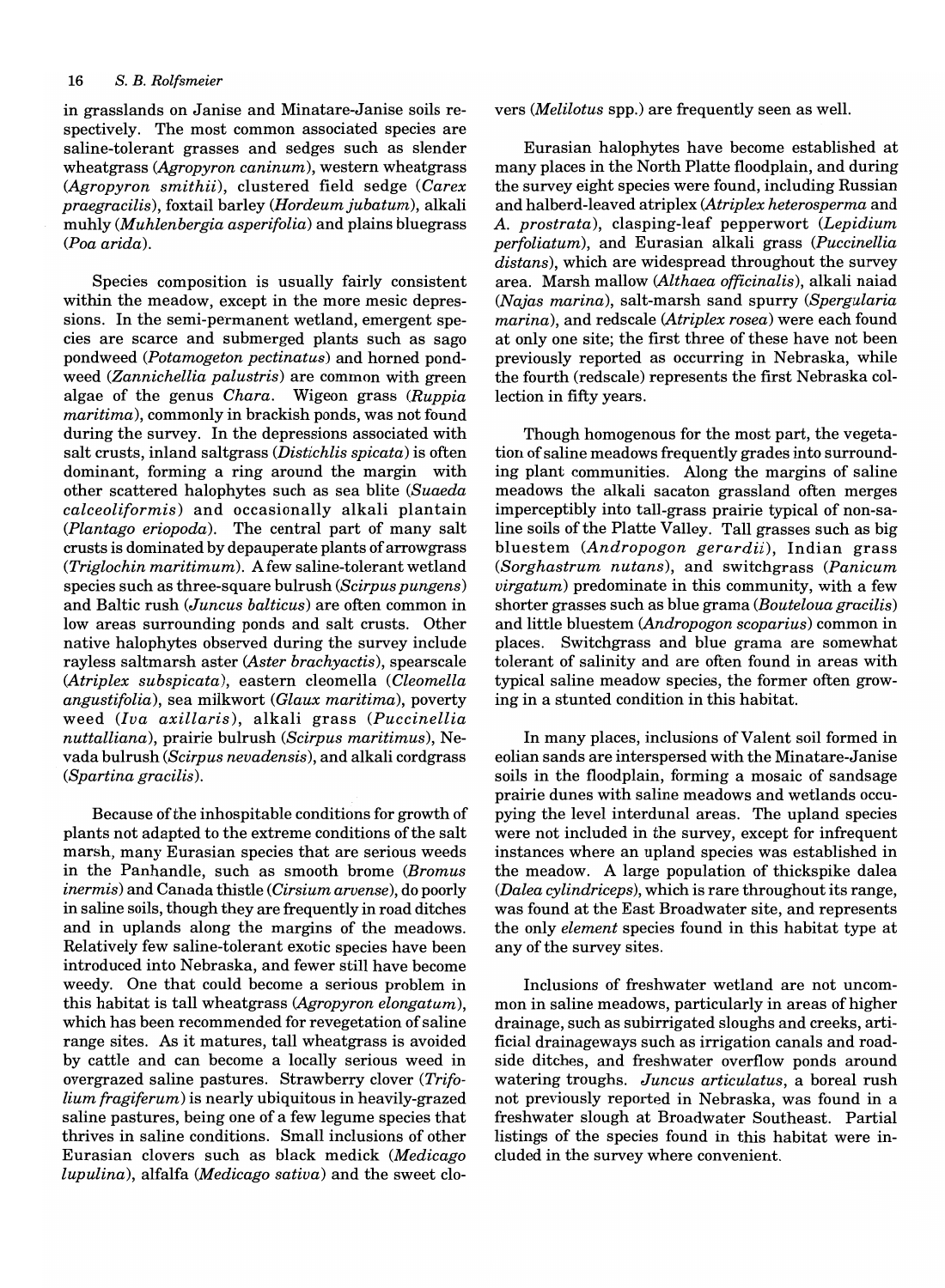## **ANNOTATED LIST OF SPECIES**

Two-hundred thirty-one species were recorded from the sixteen survey sites including 169 native and 62 introduced species. All species are recorded in the following list, arranged alphabetically by family. Common names are provided following the Latin name, and nomenclature follows the *Flora of the Great Plains*  (Great Plains Flora Association, 1986) unless more recent works indicate a misapplication of an epithet therein, in which case the synonym from the *Flora* is given in brackets. The treatment of *Atriplex* follows Bassett et al. (1983). Each common name is followed by letters representing whether each species is native or introduced, an estimate of abundance, habitats in which it is found, and the counties in which it was recorded. Symbols used in the list follow:

## **Provenance**

- $N$ native species
- I introduced species

## **Abundance**

- c common, recorded in 11-16 sites
- f frequent, recorded in 7-10 sites
- u uncommon, recorded in 3-6 sites
- r rare, recorded in 1 or 2 sites
- + some sites surveyed before species could be positively identified, hence more common than indicated here

## **Habitat**

- a aquatic, submersed in permanent or semipermanent brackish ponds
- d disturbed ground
- meadow, relatively dry, level grassland m  $\overline{\phantom{a}}$
- s salt crusts, seasonally wet brackish areas
- w wet ground, found in ground saturated through much of the year, including sloughs and marshes, often freshwater sites

#### **County**

- G Garden
- M Morrill  $\overline{\phantom{a}}$
- S Scotts Bluff

An asterisk (\*) preceding the species' name indicates an *element* species, discussed in more detail in the following section. A double asterisk (\*\*) indicates a species not previously reported for Nebraska.

#### Alismataceae

*Alisma triviale* Pursh (water plantain). N; r; w; G. *Sagittaria latifolia* Willd. (arrowhead). N; r; w; G.

Amaranthaceae

*Amaranthus retroflexus* L. (rough pigweed). N; r; d; S,M.

#### Apiaceae

*Berula erecta* (Huds.) Cov. (water parsnip). N; r; w; G. *Cicuta maculata* L. (water hemlock). N; r; w; G. *Conium maculatum* L. (poison hemlock). I; r; w; M.

#### Apocynaceae

*Apocynum cannabinum* L. (hemp dogbane). N; f; m; M,G.

#### Asclepiadaceae

- *Asclepias incarnata* L. (swamp milkweed). N; u; w; M,G. A. *speciosa* Torr. (showy milkweed). N; f; m; M,G.
- A. *verticillata* L. (whorled milkweed). N; u; m; G.

Asteraceae *Ambrosia artemisiifolia* L. (common ragweed). N; r; d; G. A. *psilostachya* DC. (western ragweed). N; c; m; S,M,G. A. *trifida* L. (giant ragweed). N; r; d; S,M. *Antennaria microphylla* Rydb. (pink pussy-toes). N; r; m; G. A. *parvifolia* Nutt. (pussy-toes). N; r; m; G. *Artemisia biennis* Willd. (biennial wormwood). N?; r; m; S,M. A. *frigida* Willd. (sagebrush). N; r; m; S. *\*Aster brachyactis* Blake (rayless salt-marsh aster). N; u; w,m; S,M,G. A. *commutatus* (T. & G.) Gray (white prairie aster). N; u+; m; S,M,G. A. *hesperius* Gray (western lined aster). N; r; w; M,G. A. *pansus* (Blake) Cronq. (clustered prairie aster). N; u+; m; S,M,G. *Bidens cernua* L. (nodding beggar-ticks). N; u; w; S,G. *B. comosa* (Gray) Wieg. (leafy beggar-ticks). N; r; w; G. *Carduus nutans* L. (musk thistle). I; c; d; S,M,G. *Chrysopsis villosa* (Pursh) Nutt. (golden aster). N; r; m; G. *Cirsium arvense* (L.) Scop. (Canada thistle). I; c; w,m; S,M,G. C. *flodmanii* (Rydb.) Arthur (Flodman thistle). N; f; m; M,G. C. *undulatum* (Nutt.) Spreng. (wavy-leaved thistle). N; r; m; M. C. *vulgare* (Savi) Ten. (bull thistle). I; f; d; S,M,G. *Conyza canadensis* (L.) Cronq. (horseweed). N; c; d; S,M,G. *Crepis runcinata* (James) T. & G. (hawk's-beard). N; f; m; M,G. *Erigeron bellidiastrum* Nutt. (western fleabane). N; r; m; G. *E. strigosus* Muhl. ex Willd. (daisy fleabane). N; r; m; G. *Euthamiagymnospermoides* Greene (viscid euthamia). N; u; w; M,G. *E. occidentalis* Nutt. (western euthamia). N; r; w; G. *Grindelia squarrosa* (Pursh) Dun. (gumweed). N; u; d; S,M,G. *Gutierrezia sarothrae* (Pursh) Britt. & Rusby (broom snakeweed). N; r; m; M. *\*Haplopappus annuus* (Rydb.) Cory (annual goldenweed). N; u; d; S,M,G. *Helianthus annuus* L. (common sunflower). N; u; d; S,M,G. *H. maximilianii* Schrad. (Maximilian's sunflower). N; u; m; M,G. *Iva axillaris* Pursh (poverty weed). N; u; m; M,G. *1. xanthifolia* Nutt. (marsh elder). N; u; d; S,M,G. *Lactuca ludoviciana* (Nutt.) Ridd. (western wild lettuce). N; u; m; M,G. *L. oblongifolia* Nutt. (blue lettuce). N; r; m; G. *L. serriola* L. (prickly lettuce). I; f; d; S,M,G. *Liatris laneifolia* (Greene) Kittell (meadow blazing-star). N; u; m; M,G. *Onopordum acanthium* L. (Scotch thistle). I; r; d; M. *Ratibida columnifera* (Nutt.) Woot. & StandI. (prairie coneflower). N; f; m; M,G. *Rudbeckia hirta* L. (black-eyed Susan). N; u; m; M,G. *\*\*Scorzonera laciniata* L. (false salsifY). I; r; m; G. *Solidago canadensis* L. (Canada goldenrod). N; c; m; M,G. *S. missouriensis* Nutt. (Missouri goldenrod). N; u; m; S,M,G. *S. rigida* L. (stiff goldenrod). N; r; m; M,G. *Sonchus asper* (L.) Hill (prickly sow thistle). I; r; d; M. *S. arvensis* L. ssp. *uliginosus* (Bieb.) Nyman (field sow thistle). I; r; w; G.

- *Taraxacum officinale* Weber (dandelion). I; c; d,m; S,M,G.
- 
- *Thelesperma megapotamicum* (Spreng.) O. Ktze. (slender greenthread). N; r; m;M.
- *Tragopogon dubius* Scop. (western salsify). I; u; m; M,G.
- *Vernonia fasciculata* Michx. (western ironweed). N; r; m; G.
- *Xanthium strumarium* L. (cocklebur). N; r; d; S.

### Boraginaceae

*Lappula redowskii* (Hornem.) Greene (stickseed). N; r; d; G.

#### Brassicaceae

*Arabis hirsuta* (L.) Scop. (rock cress). N; u; m; G. *Camel ina microcarpa* Andrz. ex DC. (small-seeded false flax). I; r; d; G. *Capsella bursa-pastoris* (L.) Medic. (shepherd's purse). I; r; d; G. *Chorispora tenella* (Pall.) DC. (blue mustard). I; r; d; G. *Descurainia pinnata* (Walt.) Britt. (tansy mustard). N; u; d; S,M,G. *D. sophia* (L.) Webb (flixweed). I; u; d; S,M,G. *Erysimum asperum* (Nutt.) DC. (western wallflower). N; r; m; G. *Lepidium densiflorum* Schrad. (peppergrass). N; f; d; S,M,G. *L. perfoliatum* L. (clasping peppergrass). I; u; d; S,M,G. *Nasturtium officinale* R. Br. (watercress). I; r; w; S.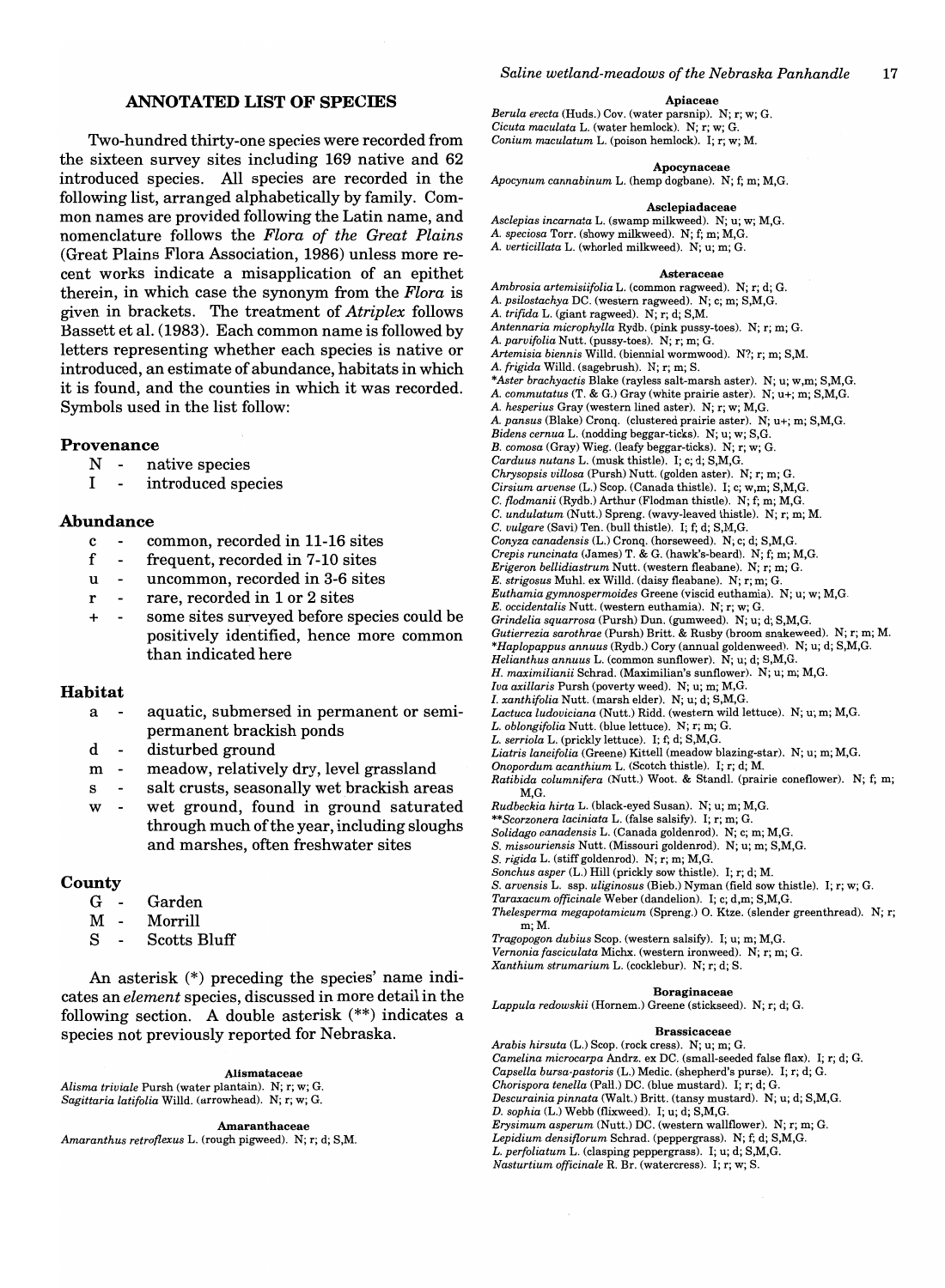*Rorippa palustris* (L.) Bess. var. *fernaldiana* (Butters & Abbe) Stuckey (bog watercress). N; r; w; S,M.

*R. sinuata* (Nutt.) Hitchc. (spreading yellow cress). N; r; w; M. *Sisymbrium altissimum* L. (tumbling mustard). I; u; d; S,M,G.

*S. loeselii* L. (tall hedge mustard). I; r; d; S.

*\*Thelypodium integrifolium* (Nutt.) End!. (thelypody). N; u; m; M,G. *Thlaspi arvense* L. (field pennycress). I; r; d; G.

**Cactaceae** 

*Opuntia {ragilis* (Nutt.) Haw. (brittle prickly pear). N; r; m; G. O. *macrorhiza* Engelm. (plains prickly pear). N; r; m; S,G.

**Campanulaceae** 

*Lobelia siphilitica* L. (blue lobelia). N; r; w; M,G. *L. spicata* Lam. (palespike lobelia). N; r; m; G.

**Capparaceae** 

*Cleome serrulata* Pursh (Rocky Mountain bee plant). N; f; d; S,M,G. *Cleomella angustifolia* Torr. (eastern cleomella). N; r; s; M.

**Caprifoliaceae** 

*Symphoricarpos occidentalis* Hook. (western snowberry). N; u; w; M,G.

#### **Caryophyllaceae**

*\*\*Spergularia marina* (L.) Griseb (salt-marsh sand spurry). I?; r; w; S.

**Chenopodiaceae** 

*Atriplex heterosperma* Bunge (Russian atriplex). I; u+; m; S,M,G. *\*\*A. prostrata* Boucher ex DC. (A. *hastata,* misappliedl (halberd-leaved atriplex). **I?; u; m; S,M,G.** 

*A. rosea* L. (redscale). I; r; d; G.

*A. subspicata* (Nutt.) Rydb. (spearscale). N; u+; m; S,M.

*Chenopodium album* L. (lamb's-quarters). I; r; d; M.

C. *berlandieri* Moq. (pitseed goosefoot). N; f; m; M,G.

C. *glaucum* L. (oak-leaved goosefoot). N; r; s; S,M. C. *pratericola* Rydb. (narrow-leaved goosefoot). N; u; m; M,G.

C. *rubrum* L. (alkali blite). N; u; s; M,G.

*Kochia scoparia* (L.) Schrad. (kochia). I; c; d; S,M,G.

*Salsola collina* Pall. (Russian thistle). I; u; d; M,G.

*Suaeda calceoliformis* (Hook.) Moq. *[So depressa,* misappliedl. N; c; s; S,M,G.

**Commelinaceae** 

*Tradescantia occidentalis* (Britt.) Smyth (western spiderwort). N; r; m; G.

**Convolvulaceae** 

*Convolvulus arvensis* L. (field bindweed). I; r; d; G.

#### **Cyperaceae**

*Carex aurea* Nutt. N; r; w; G.

C. *crawei* Dew. N; r; w; G.

C. *emoryi* Dew. N; r; w; G.

C. *hystericina* Muhl. ex Willd. (bottlebrush sedge). N; r; w; G. C. *nebrascensis* Dew. (Nebraska sedge). N; u; w; S,G.

C. *pellita* Muhl. *[C. lanuginosa,* misappliedl (woolly sedge). N; r; w; M,G.

C. *praegracilis* W. Boott. (clustered field sedge). N; c; m; S,M,G.

*Eleocharis erythropoda* Steud. (spikesedge). N; f; w; S,M,G.

*Fimbristylis puberula* (Michx.) Vahl. N; u; m,w; M,G.

*Scirpus acutus* Muhl. (hardstem bulrush). N; r; w; M,G.

*S. maritimus* L. (prairie bulrush). N; r; m; M.

*\*S. nevadensis* S. Wats. (Nevada bulrush). N; u; s; S,M.

*S. pungens* Vah! (three-square bulrush). N; c; m; S,M,G.

*S. validus* Vah! (soft-stem bulrush). N; u; w; S,G.

**Elaeagnaceae** 

*Elaeagnus angustifolia* L. (Russian olive). I; r; w; S,M.

#### **Equisetaceae**

*Equisetum laevigatum* A. Br. (smooth scouring-rush). N; c; m; M,G.

#### **Euphorbiaceae**

*Euphorbia marginata* Pursh (snow-on-the·mountain). N; r; d; G. *E. spathulata* Lam. N; r; m; G.

#### **Fabaceae**

*Dalea purpurea* Vent. var. *purpurea* (purple prairie clover). N; r; m; G. *Glycyrrhiza lepidota* Pursh (wild licorice). N; f; m; S,M,G. *Medicago lupulina* L. (black medick). I; c; d,m; M,G. *M. sativa* L. (alfalfa). I; f; d,m; S,M,G. *Melilotus alba* Medic. (white sweet clover). I; f; d,m; S,M,G. *M. officinalis* (L.) Pall. (yellow sweet clover). I; f; m,d; M,G. *Psoralea argophylla* Pursh (silvery scurf-pea). N; r; m; G.

*Trifolium fragiferum* L. (strawberry clover). I; f; m; S,M,G. *T. pratense* L. (red clover). I; r; m; G. *Vicia americana* Muhl. ex Willd. (American vetch). N; u; m; G.

**Gentianaceae** 

*Eustomagrandiflorum* (Raf.) Shinners (prairie gentian). N; f; m; M,G.

**Iridaceae** 

*Sisyrinchium montanum* Greene (blue-eyed grass). N; f; m; M,G.

#### **Juncaceae**

*\*\*Juncus articulatus* L. N; r; w; M. *J. balticus* Willd. (Baltic rush). N; c; m; S,M,G. *J. dudleyi* Wieg. (Dudley rush). N; u; w; M,G. *J. nodosus* L. (knotted rush). N; r; w; M,G. *J. torreyi* Cov. (Torrey rush). N; r; w; M,G.

**Juncaginaceae** 

*Triglochin maritimum* L. (arrowgrass). N; c; s; S,M,G.

#### **Lamiaceae**

*Hedeoma hispidum* Pursh (rough pennyroyal). N; r; m; G. *Lycopus americanus* Muhl. ex Bart. (American bugleweed). N; u; w; M,G. *L. asper* Greene (rough bugleweed). N; u; w; S,M,G. *Mentha arvensis* L. (field mint). N; u; w; S,M,G. *Monarda pectinata* Nutt. (lemon beebalm). N; r; m; G. *Nepeta cataria* L. (catnip). I; u; d; S,G. *Beutellaria lateriflora* L. (blue skullcap). N; r; w; M,G. *Teucrium canadense* L. (American germander). N; u; w; M,G.

**Liliaceae** 

*Asparagus officinal is* L. (asparagus). I; r; w; M. *Smilacina stellata* (L.) Desf. N; u; m; M,G.

**Linaceae** 

*Linum rigidum* Pursh var. *compactum* (A. Nels.) Rogers (stiffstem flax). N; u; m;M,G.

**Lythraceae** 

*Lythrum alatum* Pursh (winged loosestrife). N; r; w; M,G.

**Malvaceae** 

*Althaea officinalis* L. (salt-marsh hollyhock). I; r; d; M.

**Mimosaceae** 

*Desmanthus illinoensis* (Michx.) MacM. (Illinois bundleflower). N; r; w; M.

**Najadaceae** 

*Najas guadalupensis* (Spreng.) Magnus (naiad). N; r; a; M. *\*\*N. marina* L. (alkali naiad). I; r; a; M.

**Oleaceae** 

*Fraxinus pennsylvanica* Marsh. (green ash). N; r; w; M.

**Onagraceae** 

*Epilobium ciliatum* Raf. (willow herb). N; r; w; G. *Gauraparviflora* Dougl. (velvety gaura). N; f; d; S,M,G. *Oenothera villosa* Thunb. (common evening-primrose). N; r; w; S,M.

**Orchidaceae** 

*Spiranthes magnicamporum* Sheviak (plains lady's tresses). N; r; m; M.

**Plantaginaceae** 

*Plantago eriopoda* Torr. (alkali plantain). N; f; m,s; M,G. *P. major* L. (common plantain). I; u; m; S,M,G.

#### **Poaceae**

x *Agrohordeum macounii* (Vasey) Lepage (Macoun wildrye). N; u; m; M,G. *Agropyron caninum* (L.) Beauv. (slender wheatgrass). N; c; m; S,M,G. *A. cristatum* (L.) Gaertn. (crested wheatgrass). I; u; m; M,G. *A. elongatum* (Host) Beauv. (tall wheatgrass). I; f; m; S,M,G. *A. smithii* Rydb. (western wheatgrass). N; c; m; S,M,G. *Agrostis stolonifera* L. (redtop). I; f; w,m; S,M,G. *Alopecurus aequalis* Sobol. (meadow foxtail). N; r; w; G. *A. arundinaceus* Poir. I; u; w; M,G. *Andropogon gerardii* Vitman (big bluestem). N; u; m; M,G. *A. scoparius* Michx. (little bluestem). N; u; m; S,M,G. *Boutelouagracilis* (H. B. K.) Lag. ex Griffiths. N; f; m; M,G. *Bromus inermis* Leyss. (smooth brome). I; f; m; M,G. B. *japonicus* Thunb. ex Murr. (Japanese brome). I; c; d; S,M,G. B. *tectorum* L. (downy brome). I; f; d; S,M,G.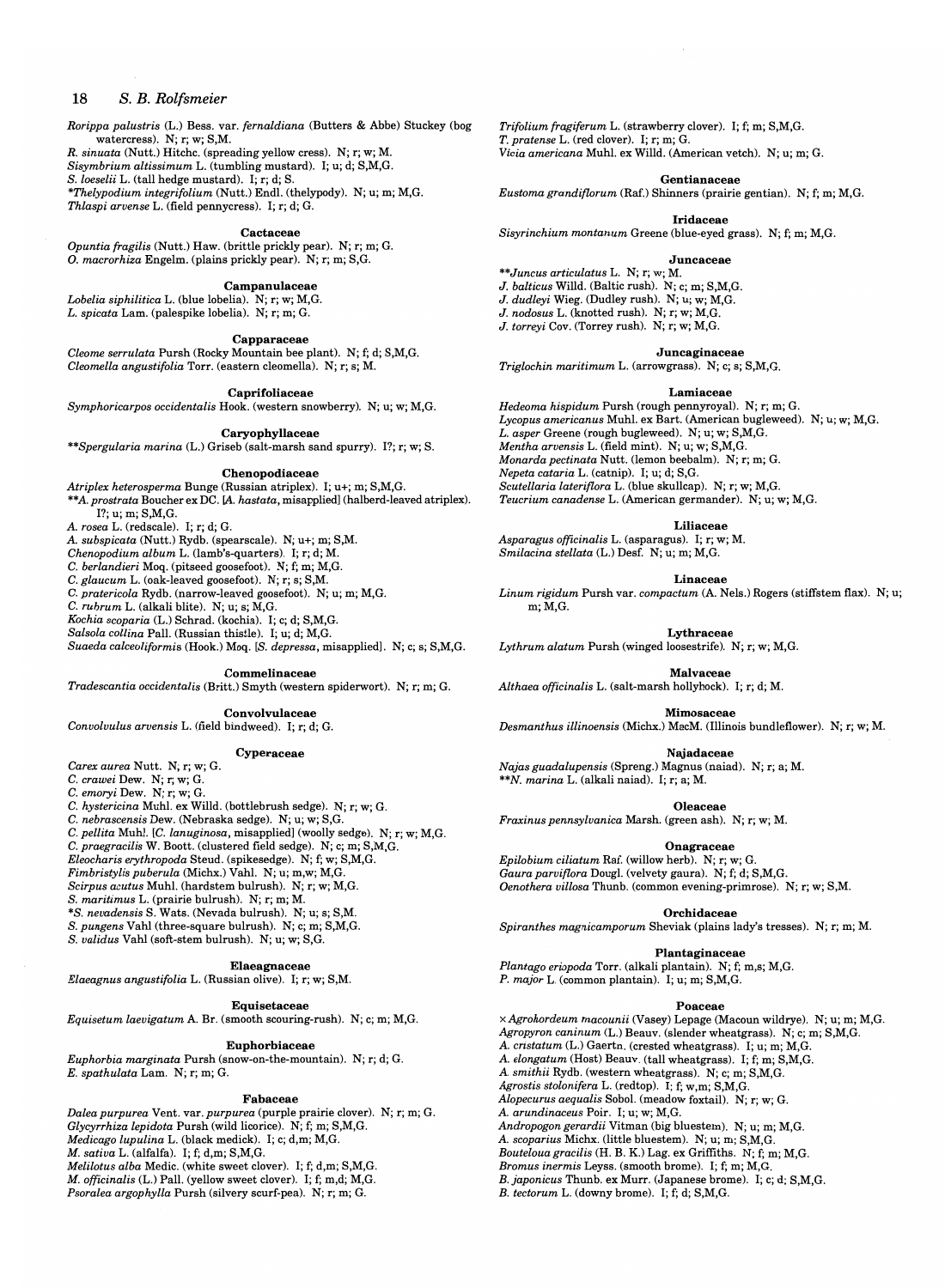*Dichanthelium acuminatum* (Sw.) Gould & Clark var. *acuminatum.* N; r; m; G. *Distichlis spicata* (L.) Greene (inland saltgrass). N; c; s; S,M,G. *Echinochloa muricata* (Beauv.) Fern. (barnyard grass). N; u; w,d; S,M,G. *Elymus canadensis* L. (Canada wildrye). N; r; m; M,G. *Eragrostis cilianensis* (All.) E. Mosher (stinkgrass). I; r; d; M. *Festuca arundinacea* Schreb. (tall fescue). I; r; m; M,G. *F. octoflora* Walt. (sixweeks fescue). N; r; d; G. *Hordeumjubatum* L. (foxtail barley). N; c; m; S,M,G. *H. pusillum* Nutt. (little barley). N; r; d; S,M. *Leptochloa fascicularis* (Lam.) Gray (sprangletop). N; r; w; S,M. *Muhlenbergia asperifolia* (Nees & Mey.) Parodi (alkali muhly). N; f; m; S,M,G. *Panicum virgatum* L. (switchgrass). N; f; m; S,M,G. *Phalaris arundinacea* L. (reed canary grass). N; u; w; S,G. *Phleum pratense* L. (timothy). I; u; m; M,G. *Phragmites australis* (Cav.) Trin. ex Steud. (common reed). N; r; w; G. *Poa arida* Vasey (plains bluegrass). N; c; m; S,M,G. *P. compressa* L. (Canada bluegrass). I; r; m; M,G. *P. pratensis* L. (Kentucky bluegrass). I?; f; m; M,G. *Polypogon monspeliensis* (L.) Desf. (rabbit's-foot grass). I; u; w; S,G. *Puccinellia distans* (L.) ParI. (Eurasian alkali grass). I; u; w,m; S,M,G. *P. nuttalliana* (Schult.) A. Hitchc. (alkali grass). N; u; w,S; S,M. *Schedonnardus paniculatus* (Nutt.) Trel. (tumblegrass). N; u; d; G. *Setaria glauca* (L.) Beauv. (yellow foxtail). I; r; d; S,G. *S. viridis* (L.) Beauv. (green foxtail). I; r; d; M,G. *Sitanion hystrix* (Nutt.) J. G. Sm. (squirreltail). N; r; m; G. *Sorghastrum nutans* (L.) Nash (Indian grass). N; u; m; M,G. *Spartina gracilis* Trin. (alkali cordgrass). N;'u; m,s; M,G. *S. pectinata* Link (prairie cordgrass). N; f; w; M,G. *Sphenopholis obtusata* (Michx.) Scribn. (prairie wedgegrass). N; f; w,m; M,G. *Sporobolus airoides* (Torr.) Torr. (alkali sacaton). N; c; m,s; S,M,G. *S. asper* (Michx.) Kunth (tall dropseed). N; u; m; S,M,G.

#### Polygonaceae

*Polygonum lapathifolium* L. (nodding willow weed). N; r; w; S. *P. persicaria* L. (lady's-thumb). I; u; w; S,M,G. *P. ramosissimum* Michx. (tall knotweed). N; c; s,m; S,M,G. *Rumex crispus* L. (curly dock). I; u; w,m; S,M,G. *R. stenophyllus* Ledeb. (dock). I; u; m; S,M,G.

Portulacaceae

*Portulaca oleracea* L. (purslane). I; r; d; S.

Potamogetonaceae

*Potamogeton pectinatus* L. (sago pondweed). N; r; a; S,M.

#### Primulaceae

*\*Dodecatheon pulchellum* (Raf.) Merrill (shooting star). N; u; m; M,G. *\*Glaux maritima* L. (sea milkwort). N; r; m; M.

#### Ranunculaceae

*Ranunculus cymbalaria* Pursh (seaside crow's-foot). N; f; w,m; S,M,G. *R. sceleratus* L. (cursed crow's-foot). N; r; w; G.

#### Rosaceae

*\*Potentilla anserina* L. (silverweed). N; r; m; M. *P. pensylvanica* L. (cinquefoil). N; u; m; M,G. *Rosa arkansana* Porter (Arkansas rose). N; r; m; G. *R. woodsii* Lindl. (western wild rose). N; r; m; G.

#### Scrophulariaceae

*Agalinis tenuifolia* (Vahl) Raf. (slender gerardia). N; r; w; M. *Veronica anagallis-aquatica* L. (water speedwell). I; u; w; S,G.

#### Solanaceae

*Physalis longifolia* Nutt. (common ground cherry). N; r; m; G. *Solanum interius* Rydb. (plains nightshade). N; r; m; G. S. *rostratum* Dun. (buffalo bur). N; u; d; S,M. *S. sarrachoides* Sendtner (viscid nightshade). I; u; d; S,M.

#### Typhaceae

*Typha angustifolia* L. (narrow-leaved cat-tail). N?; u; w; M,G. *T. latifolia* L. (broad-leaved cat-tail). N; u; w; M,G.

#### Verbenaceae

*Lippia lanceolata* (Michx.) Greene (fog-fruit). N; r; w; M. *Verbena hastata* L. (blue vervain). N; u; w; M,G. *V. stricta* Vent. (hoary vervain). N; u; m; M,G.

#### Zannichelliaceae

*Zannichelliapalustris* L. (horned pondweed). N; r; a; S,M.

## *ELEMENT* **SPECIES IN THE SURVEY AREA**

**In** all, 47 occurrences of eight *element* species (plants possibly rare in Nebraska) were recorded as follows:

*Aster brachyactis,* rayless saltmarsh aster, (5 occurrences) was previously reported from Keith and Cherry counties (Great Plains Flora Association, 1977; Sutherland and Rolfsmeier, 1989). This fall-flowering annual is common on sandbars, banks and terraces of the North Platte River throughout the study area and can be nearly weedy in places, such as at the bridge north of Gering. It is less common in saline meadows, being recorded from just five sites. **In** this habitat it is most frequent in places where the ground remains moist into the fall, and it does not seem particularly tolerant of grazing. It is common enough that it is not likely threatened in Nebraska.

*Dodecatheon pulchellum,* shooting star, (5 occ.) is found in low, mesic, often saline ground on margins of moist depressions in undisturbed meadows. It seems absolutely intolerant of grazing and is recorded from five sites, all but one hay meadows, where it is locally abundant. Shooting star is widespread throughout the study area, though no sites in Scotts Bluff County were recorded (both survey sites were grazed). A conspicuous plant in flower, it is quite common here and in places in the western Sandhills, several locals say. It does not seem threatened by current agricultural practices.

*Glaux maritima,* sea milkwort, (1 occ.) was collected only once previously in Nebraska in an alkaline swale along the Niobrara River in Sioux County. It is locally common at one site (BS) where it is restricted to a narrow strip of Janise soil in a small grazed meadow. It is found only atop small tussocks of uncompacted soil in a narrow wet swale, where it occurs with silverweed, *Potentilla anserina.* The swale extends into a heavilygrazed adjacent pasture, where sea milkwort is not found, though it grows up to the boundary fence. This site is moderately grazed now, but it seems possible that heavy or prolonged grazing may eliminate this population. This species is worthy of consideration for protection in Nebraska, our populations representing outliers of a more northerly range.

*Haplopappus annuus,* annual goldenweed, (19 occ.) is found in disturbed places, usually associated with saline soil. It may be abundant or occur as a few scattered individuals, but is most common as dense isolated colonies. Most common along roadsides, it does not seem to tolerate grazing or haying, though the largest population seen was in a horse pasture west of Lewellen. Found throughout the study area as far east as the mouth of Blue Creek in Garden County, it is also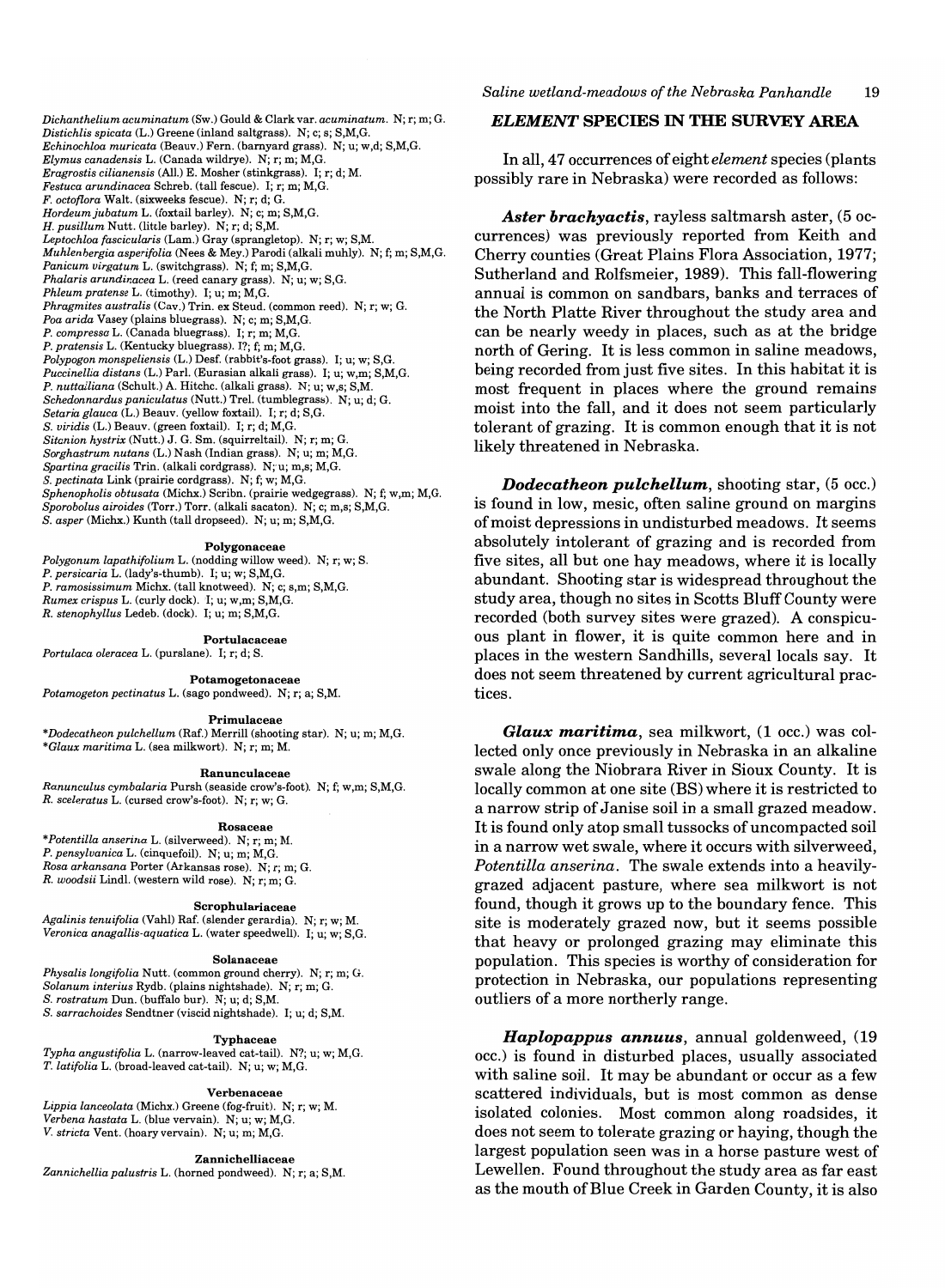widespread in alkaline sites in the western Sandhills and does not seem threatened.

*Plantago elongata,* slender plantain, (1 occ.) was not seen at any of the survey sites, but was in a small playa on the margin of a grazed saline meadow just inside the Scotts Bluff County line west of Bayard, representing the first collection of this species from the study area. There are historical collections from saline habitats near Lincoln, and it is likely more widespread along the North Platte, but is exceedingly inconspicuous. Further survey work is necessary to determine its status in Nebraska.

*Potentilla anserina, silverweed, (2 occ.)* was once widespread in the Platte and Missouri River valleys but is presently known in the State from only a few sites within the study area. Spreading by stolons, it may be common locally and was observed at one location in each of the three counties in the study area (no voucher was taken from Scotts Bluff County). Herb Karcher of Bridgeport, a student of the local flora, indicates there are several populations in Morrill County and further survey work is needed to determine its status.

*Scirpus nevadensis,* Nevada bulrush, (3 occ.) is disjunct from its main range in western North America and is locally abundant in salt-encrusted depressions KB, FS and SC. These collections represent the first recorded from the study area. It was collected three times previously in alkali sites in the western Sandhills of Box Butte and Sheridan Counties, and this year's work has doubled the number of known localities in Nebraska. Appropriate habitat is common in western Morrill and Scotts Bluff counties, but populations occur sporadically, though the plants are always common where it is found. Since it can be easily confused with three-square bulrush, it has likely been overlooked by previous collectors. Nevada bulrush was also found at Crescent Lakes Refuge in Garden County, and further survey work may reveal it to be widespread in the Panhandle. It does not seem to be threatened.

*Thelypodium integrifolium,* thelypody, (11 occ.) is a conspicuous plant found in moderately saline sites through the study area east of Oshkosh as well as in the western Sandhills. It can be locally common in unsaturated meadows and does not tolerate heavy grazing. Thelypody is most abundant in hay meadows and undisturbed roadside right-of-ways, as on the north side of Nebraska 92 between Bayard and McGrew. It does not seem immediately threatened by current management practices.

Three noteworthy *non-element* species were found during the course of the study. Greasewood *(Sarcobatus* 

*vermiculatus)* was locally common in dry ground in the western end of the survey area and two populations south of Morrill were mapped. Greasewood may be common in places (it has been reported from the badlands of northwest Nebraska and was also seen on the Lyman Plain) but has been infrequently collected in Nebraska in recent years. Eastern cleomella *(Cleomella angustifolia)* was locally common at Facus Springs and was seen in an overgrazed pasture south of Bayard. It has been collected from fewer than ten sites in the State and should probably be considered for *element*  status. One plant new to Nebraska, *Juncus articulatus,*  was found in a freshwater slough at Broadwater Southeast and represents a presumably native disjunct population of a boreal species. The next closest population is at Spearfish, South Dakota, and is represented by a specimen in the Chadron State College herbarium. *Juncus articulatus* should also be considered for inclusion on the *element* list.

One halophytic *element* species sought during the survey was not located. Seaside heliotrope *(Heliotropium curassavicum)* is a halophyte known from the western Sandhills and saline places along Pumpkin Creek, a tributary of the North Platte River, but has never been recorded from the study area.

Of the eight *element* species found, it appears that three are widespread enough to be excluded from consideration for protection, namely rayless saltmarsh aster, annual goldenweed, and thelypody. Three others (shooting star, silverweed, Nevada bulrush) are more common than previously thought, but probably warrant further field work to ascertain their status in the State. The status of slender plantain is still unclear, and one species, sea milkwort, may warrant protection.

## DESCRIPTIONS AND EVALUATIONS OF SURVEY SITES

## Bridgeport NW (BN)

Location: Morrill Co., ca 2 mi. NW of junction of U.S. 26 and 385 on 385 (N of Bridgeport), 3 mi. W, 1 mi. N, 1 mi. W, and 1 mi. S on county roads. Size: 80 acres (not including surrounding lands). Usage: grazing. Landscape Condition: Unfragmented, but much of the surrounding area is heavily grazed. Closer to the river the landscape is undisturbed, but is primarily sandy uplands. Description: The survey site had been heavily grazed and had withstood a freeze at the time of the survey, hence the vegetation could not be evaluated thoroughly. Some permanent seepage sloughs are found in the N part of the area which had been grazed to the ground. Limited grazing would restore much of the original vegetation, and because of its size and wetland resources would be of value if a large tract could be procured. Many of the wetlands in the S part are ephemeral. Ranking: C.

#### Broadwater SE (BS)

Location: Morrill Co., ca 1.5 mi. SSW of junction of U.S. 26 and Nebr. 92 (E of Broadwater) on 92, ca 1 mi. SE to the end of paved road, N side of road. Size: 100 acres. Usage: Grazing. Landscape condition: Degraded, though relatively unfragmented, the pastures to the Ware heavily grazed. Description: Saline soils comprise only a small strip of the site, yet contain sea milkwort and silverweed. This area has a very high water table and freshwater sloughs abound. Russian olive and cottonwood are common and provide cover for wildlife. In fact until two years ago the area was preserved undisturbed as a hunting preserve. A cabin is present on the site, and some development is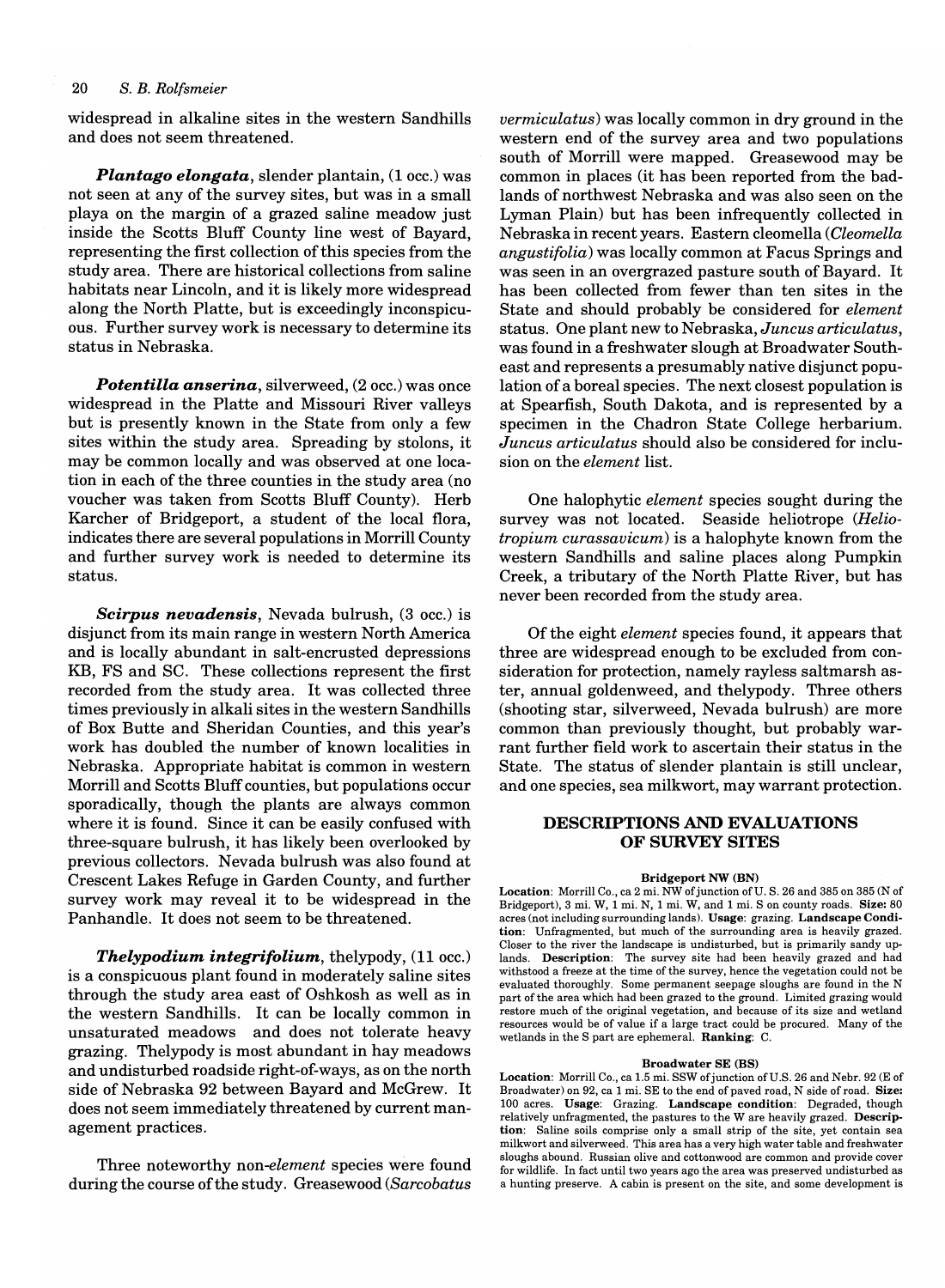taking place along the river, but much of the original vegetation could quickly recover if proper management were restored. Ranking: C.

#### Bridgeport West (BW)

Location: Morrill Co., S side of U.S. 26 ca 2 mi. W of junction with Nebraska 92 in Bridgeport. Size: 190 acres. Usage: Grazed. Landscape condition: Degraded and partly fragmented, surrounded mostly by tilled, grazed, or developed uplands. Description: A large, wet saline pasture on the S side of U. S. 26 supplied by an irrigation ditch. Very wet at the time of the survey, it appears to have potential to support waterfowl on the E side, though it is heavily grazed, being dominated by foxtail barley. The W tracts are ungrazed and in slightly better condition, but are also very small. Ranking: W - B, E -C.

#### Clear Creek N (CN)

Location: Garden Co., ca 3 mi. E of junction of U.S. 26 and Nebr. 92 on 92, 1 mi. S and 1 mi. E on gravel road. Size: 22 acres. Usage: Haying. Landscape Condition: Fragmented by crop fields and other degraded hay meadows. Description: A relatively small patch of saline meadow extending eastward into Keith County, heavily infested with exotics such as tall wheatgrass and Canada thistle. No wetlands nor conspicuous salt crusts present, but site is close to the river. Representative of much of the land on the N side of Clear Creek Wildlife Management Area. Ranking: CD.

#### Clear Creek S (CS)

Location: Garden Co., ca 2.5 mi. SE of Lewellen on U. S. 26, 3 mi. E on gravel road. Size: 180 acres. Usage: Haying. Landscape Condition: Relatively unfragmented, but mostly grazed uplands and some tilled ground. Description: A narrow strip of saline wetland and meadow in good condition in close proximity to the Platte. Two cat-tail marshes are found in the central part, separated by nearly level upland prairie. Many small seasonally-flooded depressions are present in the E portion. Ranking: B.

#### Dead Juniper Meadow (DJ)

Location: Morrill Co., ca 1.5 mi. SSW of junction of U.S. 26 and Nebr. 92 on 92, 1 mi. SE to end of paved road, S side of road. Size: 65 acres. Usage: Wildlife habitat. Landscape condition: relatively well-preserved pasture to the N and E, but borders disturbed uplands on the S. Description: A small saline meadow with tall-grass prairie elements on the E side and many salt crusts in the SW part. Shooting star is locally common. Well-preserved except for inclusions of juniper and other trees planted by the NRD for wildlife habitat "improvement." Most of the plantings have not survived. Ranking: B.

#### East Broadwater (EB)

Location: Morrill Co., ca 1 mi. E of Broadwater on paved road, between road and U. S. 26. Size: 170 acres. Usage: Haying and late-season pasture. Landscape condition: partly fragmented, bordered by grazed uplands and degraded saline meadows. Description: A mosaic of sandy uplands and interdunal saline meadows with scattered seasonally-wet depressions. One larger wetland in the northeast portion has been destroyed. The uplands are relatively degraded, but the meadows have been well-preserved. Ranking: AB.

#### East Minatare (EM)

Location: Scotts Bluff Co., 1 mi. E of Minatare, N side of U.S. 26. Size: 95 acres. Usage: Grazing. Landscape Condition: Mostly unfragmented, some tilled areas present but mostly heavily grazed and ditched pasture surrounds the site. Description: A relatively small, level meadow on the N side of U.S. 26, which was not grazed until late Sept. in 1992. No wetlands to speak of except land bordering a large irrigation ditch on the N side. Salt crusts are present and conspicuous. Ranking: BC.

#### Facus Springs (FS)

Location: Morrill Co. 3 mi. SE of junction of U. S. 26 and Nebr. 92 S of Bayard, E side of county road, either side of highway. Size: 565 acres. Usage: Grazing. Landscape condition: Degraded and mostly unfragmented, generally grazed but a few areas tilled and hayed. Description: Part of one of the largest complexes of wetlands in the survey area. The area S of U. S. 26 is moderately grazed and in very good condition, the area N of the highway is degraded, but was not grazed during the survey. The bulk of the area is semipermanent wetland intermingled with saline meadow and tall-grass prairie. Upland prairie is present on the S and E sides. Probably the most representative tract of saline wetlands in the study area. Ranking: S 1/2 - A, N 1/2 - C.

#### Kiowa Basin Preserve (KB)

Location: Scotts Bluff Co., 2.5 mi. S of Morrill, W side of road. Size: 220 acres. Usage: Grazing, but soon to be managed by Nature Conservancy. Landscape condition: Mostly uplands, tilled on S side and heavily grazed elsewhere. Description: A large complex of large wetlands and seasonally flooded and saturated ground. Nevada bulrush is common in the W half. Very salme and With a large amount of native flora remaining. Few exotics are present, and the flora should improve with new management regimen. Ranking:AB.

#### Lost Creek Meadows (LC)

Location: Garden Co., ca 3 mi. SE of Oshkosh on U.S. 26, 1/2 mi. S on gravel, and across horse pasture to the S. Size: 400 acres. Usage: Having. Landscape condition: Very good, surrounded by hay meadows and moderately-grazed pasture. Description: A large complex of undisturbed saline meadows and tall-grass prairie, the only wetlands are the freshwater sloughs associated with Lost Creek, though the area is close to the Platte River. Contains large populations of shooting star. Ranking: AB.

#### Oshkosh E (OE)

Location: Garden Co., 3 mi. S of Oshkosh on Nebr. 27, 5 mi. E on unimproved road. Size: 350 acres Usage: Haying. Landscape condition: unfragmented, but surrounded by degraded hay meadows and grazed uplands. Description: a large complex of degraded hay meadows heavily infested by exotic species such as tall wheatgrass and Japanese brome in places. Only wetland habitats are stock tank overflow ponds, though the area closely borders the Platte. Few salt crusts and halophytes present. No EO's recorded. Ranking: BC.

#### Oshkosh SW (OS)

Location: Garden Co., 2 mi. W and 1/2 mi. S of Oshkosh on gravel roads, E across country. Size: 320 acres. Usage: Haying. Landscape condition: surrounded by variously degraded hay meadows. Description: a large tract of saline meadow with some salt crusts present in the northeast part. Thelypody is common. No semi-permanent wetland in the area, and exotics are locally common in places. Ranking: BC.

#### Oshkosh W (OW)

Location: Garden Co., 2 mi. W of Oshkosh on gravel roads, S side of intersection. Size: 240 acres. Usage: Haying. Landscape condition: Surrounded by variously degraded hay meadows. Description: The driest site surveyed, salt crusts are uncommon and many upland prairie species are found throughout. Similar to Oshkosh SW, which it borders. Contains the largest population of thelypody observed in the study area. Ranking: BC.

#### Siegfried Corner (SC)

Location: Morrill Co., 1/2 mi. S of Bayard on U.S. 26, 1.25 mi. E on gravel road, between road and railroad tracks E of crossing. Size: 10 acres. Usage: Haying. Landscape condition: Degraded and partly fragmented. Many of the surrounding tracts are heavily grazed or tilled. Description: Part of a complex of highly saline meadows in various degrees of degradation, this small comer is by far the best-preserved of its surroundings. Dominated by alkali sacaton and switchgrass with numerous salt crusts present. No semi-permanent wetlands present, though a few are found to the NW. Ranking: B.

#### Wilkinson Meadow (WM)

Location: Garden Co., 2 mi. W of Oshkosh on gravel road,  $1/2$  mi. S. Size: 105 acres. Usage: Grazed in N half, hayed in the S. Landscape condition: Surrounded by variously degraded saline hay meadows. Description: A degraded, weedy meadow without wetlands, but bordering the river. A few salt crusts are present in the N part, but overall not very interesting, though silverweed is present along the Platte just to the S. Ranking: C.

## **COMPARISON WITH OTHER SALINE WETLANDS**

The earliest descriptions of saline wetlands of the North Platte Valley (Pound and Clements, 1898) were very incomplete and somewhat puzzling. They were said to resemble those of eastern Nebraska:

But the *Salicornia* is absent, and the dry, salty bottom is sparsely occupied by *Dondia depressa*  [seablite], while in the upper portion the role of *Atriplex hastata* and A. *argentea* in [eastern saline basins] is taken by *Bahia oppositifolia* and *Chenopodium incanum* in some cases, or by *Monolepis nuttalliana* in others.

From this description it is difficult to ascertain what type of habitat they had observed. *Bahia* (now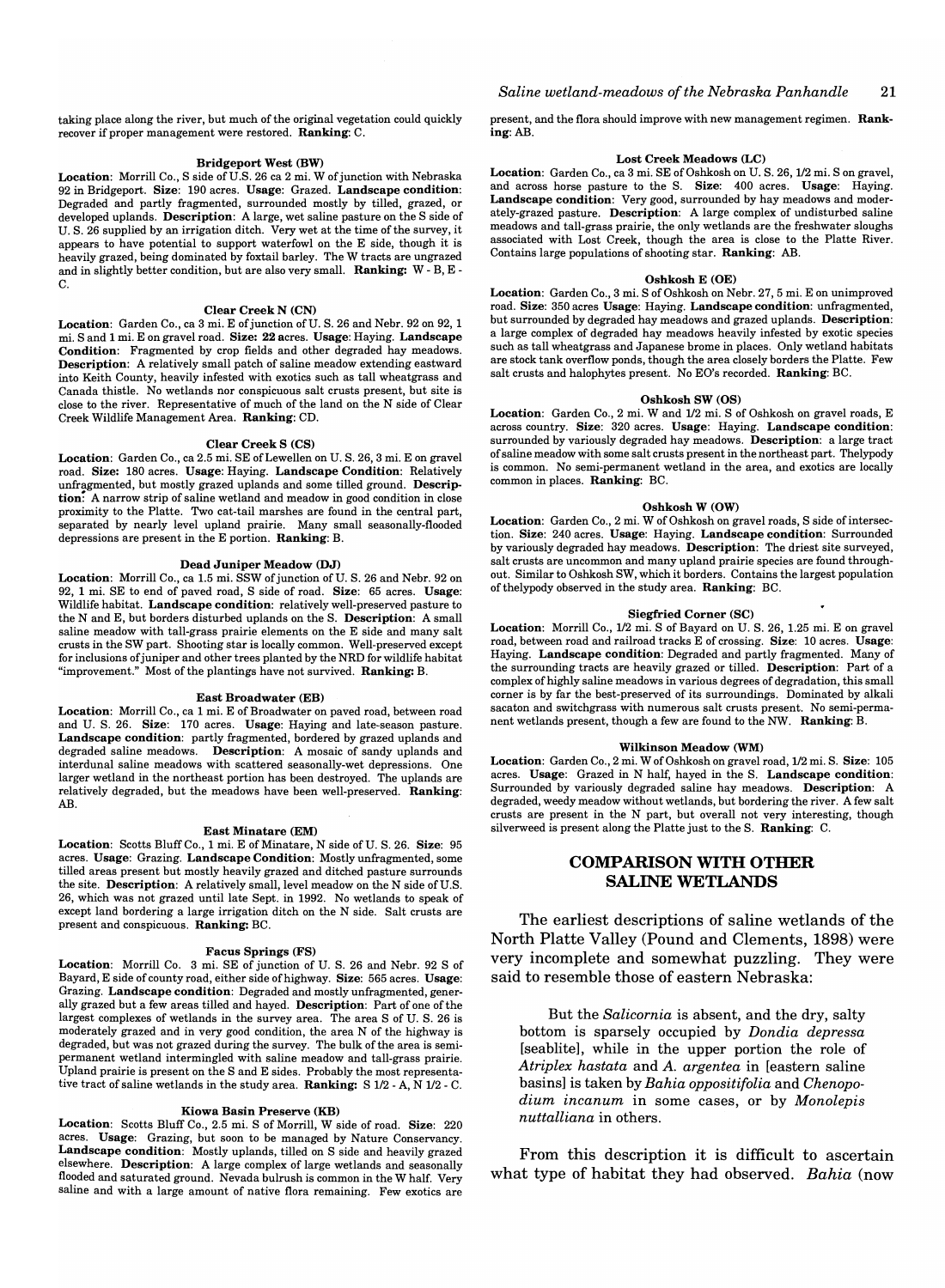*Picradeniopsis) oppositifolia* is found in Nebraska only in badland habitats in Sioux and Dawes counties. *Chenopodium incanum* is infrequent in dry situations in the Panhandle and was not observed in the survey area. *Monolepis nuttalliana,* now a widespread weed, was seen at only a single site in the study area, in disturbed ground at the Scotts Bluff County fairgrounds. Pound and Clements' failure to recognize *Atriplex* is also disturbing, since I found four species, and at least one was present at fifteen of the sixteen sites I surveyed.

Ungar et al. (1969) gave detailed descriptions of species associations correlated with soil salinity within eastern Nebraska saline marshes. No similar study was completed for western saline marshes though some comparisons can be made. Highly saline places such as salt crusts have seablite and saltgrass but lack glasswort, as observed by Pound and Clements (1898). Depauperate arrowgrass often grows in the central portion of salt crusts, and seems to take the place of glasswort, though the two plants represent very different life forms, the former being perennial and the latter an annual. The prevalent species of the meadows differ as well. In Ungar's (1969) most similar communities (Prairie-*Distichlis, Hordeum-Iva),* he reported inland saltgrass, foxtail barley, plains bluegrass and western wheatgrass as constituents, all of which were found in meadows of the North Platte floodplain. He also reported prairie bulrush as a frequent constituent, particularly in slightly more saline areas. Prairie bulrush was found only at Facus Springs in this study, where it was locally common. Other plants frequent in meadows of the west, such as slender wheatgrass, are not found in the east; and while alkali muhly and alkali sacaton have been collected in the east, and are not significant components of the saline meadow flora. Native halophytes collected from eastern Nebraska saline marshes but not found in this study include saltmarsh aster *(Aster subulatus),* silverleaf spearscale *(Atriplex argentea),* seaside heliotrope *(Heliotropium curassavicum),* annual marsh elder *(Iva annua),* ditchgrass *(Ruppia maritima),* saltwort *(Salicornia rubra),* and Texas dropseed *(Sporobolus texanus).* With the exception of the marsh elder, all these species are notably disjunct from their main range as are a few species common to the east and west, such as sea blite and alkali sacaton (cf. Great Plains Flora Association, 1977). Curiously, the greatest concentration of two of the aforementioned species in Nebraska, silver spearscale and seaside heliotrope, is in the Panhandle (in the badlands and western Sandhills, respectively) yet neither was found in the study area.

At least nine halophytes found in this study are unknown in the eastern Nebraska saline marshes, namely rayless alkali aster *(Aster brachyactis),* alkali

blite *(Chenopodium rubrum),* eastern cleomella *(Cleomella angustifolia),* sea milkwort *(Glaux maritima),*  poverty weed *(Iva axillaris),* alkali plantain *(Plantago eriopoda)*, alkali grass *(Puccinellia nuttalliana),* Nevada bulrush *(Scirpus nevadensis),* and alkali cordgrass *(Spartina gracilis).* Exotic halophytes, which are widespread in the west, have not been reported from eastern saline wetlands, though Russian atriplex has been collected sparingly. This is probably an artifact of a lack of comprehensive collecting in these wetlands.

Though even less is known about the vegetation of the alkaline lakes and meadows of the western Sandhills, preliminary observations indicate a number of species in common with the western saline meadows. A survey of the herbarium and casual collecting in saline-alkaline habitats at Crescent Lake Wildlife Refuge in Garden County reveal the presence of inland saltgrass, alkali cordgrass, Nevada bulrush, alkali blite, rayless alkali aster, spearscale, thelypody, and Russian atriplex in areas of Wildhorse soils. McAtee (1920) reported very few species in and around alkaline lakes, with just six listed from Big Alkali Lake in Cherry County and two from Phalarope Lake in Garden County. McAtee (1920) and McCarraher (1977) report a few more submersed species, such as dwarf pondweed *(Potamogeton pusillus),* western wigeon grass *(Ruppia occidentalis),* and water milfoil *(Myriophyllum sibiricum)* in addition to those found in the survey, but in general these lakes are species-poor compared to freshwater Sandhills lakes.

Two halophytes of the alkaline lakes and meadows, seaside heliotrope and western wigeon grass, are unknown in the study area, with the latter seemingly restricted to the western Sandhills in Nebraska (Kaul, 1992). Though too little data exist to preclude the absence of given Platte Valley halophytes from the western Sandhills, one species, alkali sacaton, is conspicuously less common in the latter area. During field work for the recently-completed soil survey of Garden County, alkali sacaton was not seen in the Wildhorse soils of the Sandhills (J. Wilson, pers. comm.) though these soils have high pH and could seemingly support it. Alkali sacaton is also absent from saline soils in North and South Dakota (Ungar, 1976). It is suspected the higher ratio of adsorbed sodium in the soils of the North Platte floodplain may be tied to the presence of this grass in the study area, although the relationship between SAR and presence of alkali sacaton has not yet been tested.

## ASSESSMENT OF WESTERN SALINE WETLAND-MEADOWS IN NEBRASKA

It has frequently been stated that salt marshes represent the rarest and most endangered vegetation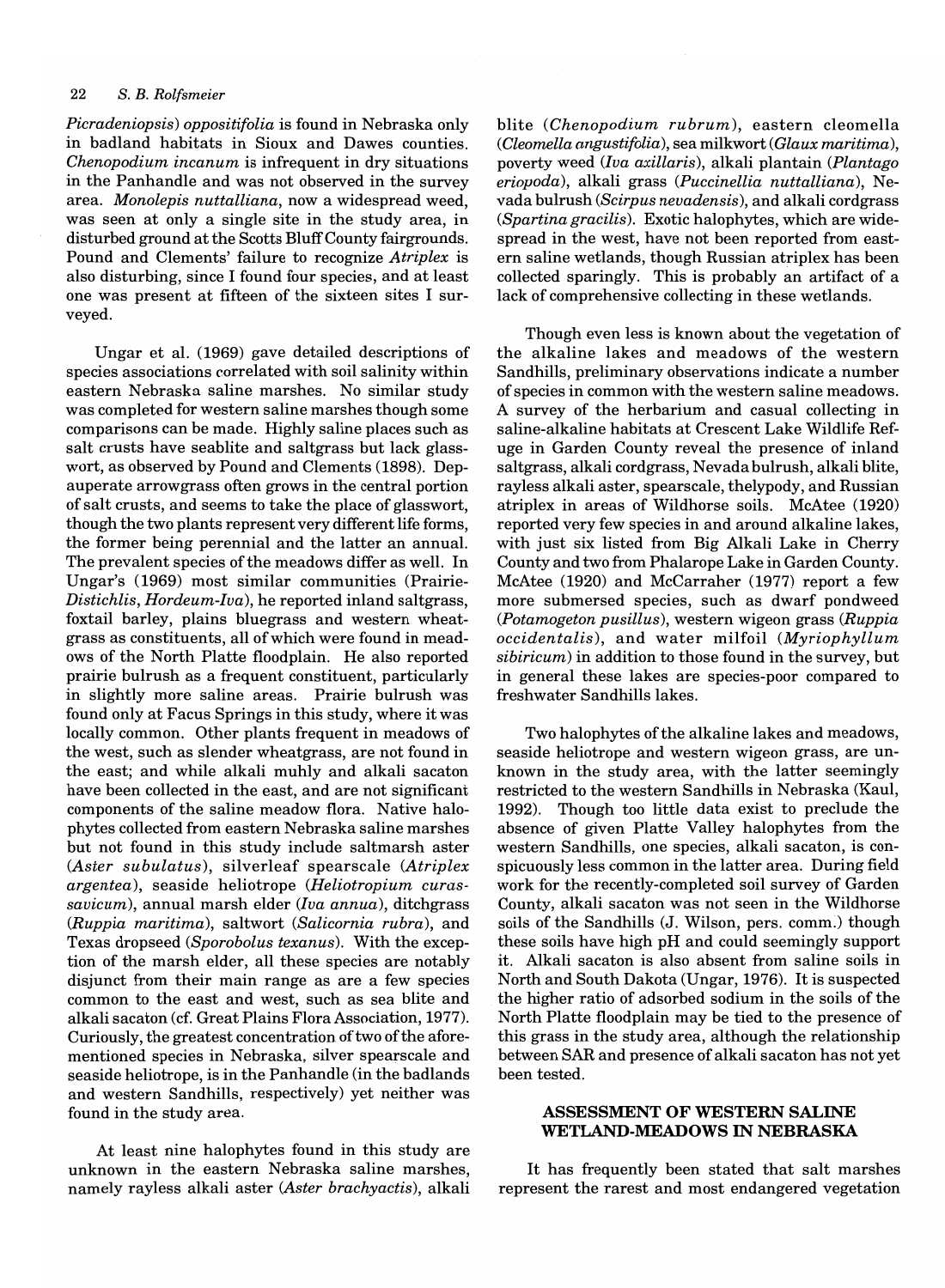zone in the State (Kaul, 1975; Farrar and Gersib, 1991) and although certain recently-recognized habitats such as Sandhills fens may be rarer still (Steinauer, 1992), the eastern saline marshes probably do represent an endangered community type. The threats to these areas from urban development, stream channelization, and agricultural disturbance is well documented (Gersib and Steinauer, 1991), and though not as serious, similar threats imperil the western saline marshes as well.

Saline meadows and wetlands cover a much greater area in the Nebraska panhandle than in the eastern part of the State and are by and large not immediately threatened by urban development. Though current agricultural practices are degrading saline habitats, the western meadows have fared much better than their eastern counterparts in that respect. Very few areas of saline soil have been tilled in the North Platte floodplain, and few are likely to in the near future because of the poor productivity of the soils and the current weak state of the sugar beet market. The tradition of cutting native hay along the Platte and an overall better understanding of beneficial range management practices among residents of the Panhandle have preserved most areas to a greater extent than the salt marshes around Lincoln. Nonetheless these agricultural practices also represent the greatest threat to these sites.

Exotic species such as tall wheatgrass and strawberry clover may continue to spread unchecked in regularly grazed areas, and Canada-thistle-control measures such as spraying and intensive grazing adversely affect native species with which they compete. Range improvement and revegetation practices, open possibilities for introduction of still more exotics into ungrazed areas to increase the nutritional content of what is otherwise notoriously nutrient-poor hay. Even "unimproved" areas which are lightly grazed or hayed may suffer from identical year-to-year management regimens. Many areas are not hayed or grazed until late in the growing season, which favors growth of early-flowering constituents of the meadow, including most of the exotics, and adversely affects late-season species, which comprise the bulk of natives in these habitats.

Perhaps a more serious threat to the western saline meadows has been a near lack of recognition of the value of these areas, which have gone virtually unnoticed by biologists, no less by the general public. Hence with the exception of a few privately-owned hunting reserves, no areas have been set aside specifically to preserve the indigenous components of this habitat until very recently. In fact, despite its limited extent, far more acreage of eastern Nebraska saline wetland has been designated for protection than similar habi-

## *Saline wetland-meadows of the Nebraska Panhandle* 23

tats along the Platte. The Kiowa Basin Preserve in Scotts Bluff County, which was purchased by the Nature Conservancy during this survey, represents the first site in the study area to be set aside as a nature sanctuary. The only saline meadows on public land in the survey area, at Clear Creek Wildlife Management Area in Keith and Garden counties, are degraded and managed primarily for hay harvesting. It may be too late to preserve western saline meadows in pristine condition, but a few very-well preserved sites such as Facus Springs and Lost Creek meadows deserve consideration. The overwhelmingly negative attitudes toward governmental purchase and management of land among the people of the Panhandle may make it difficult to establish more protected public lands in the study areas, though conservation-easement agreements with regional agencies such as natural resources districts may be an effective means of checking further degradation of well-preserved sites. Once degradation is controlled, the relatively unfragmented condition of the land surrounding most tracts of saline meadow would promote restoration of degraded sites to nearpristine conditions.

Though the data presented in this paper greatly expand our knowledge of the vegetation of the North Platte River bottoms, these results are preliminary, being based on only one season's collections. This study will not be the last word on the western saline meadows. Many more promising sites in the study area remain unexplored and even unobserved, and further work would likely reveal many more botanical rarities and new additions to the Nebraska flora. Though incomplete, it will serve as impetus for further survey work in western and other saline wetlands in addition to other neglected vegetational communities in the State.

## **ACKNOWLEDGMENTS**

This study was supported by a biodiversity grant from the U. S. Department of Fish and Wildlife by way ofthe Nebraska Natural Heritage Program. Mike Fritz provided suggestions and input during the course of the survey and during preparation of the manuscript. Soil information and advance copies of the Garden County soil survey were kindly provided by Jay Wilson of the U. S. Soil Conservation Service office in Oshkosh. Other individuals provided information and landowner contact information and are gratefully acknowledged: Hod Cosman of Scotts Bluff; Denny Hogeland, Herb Karcher, and Ed Harms of Bridgeport; and Mr. and Mrs. Johnny Wilkinson of Oshkosh. This study was conducted with use of the facilities of the Cedar Point Biological Field Station near Ogallala.